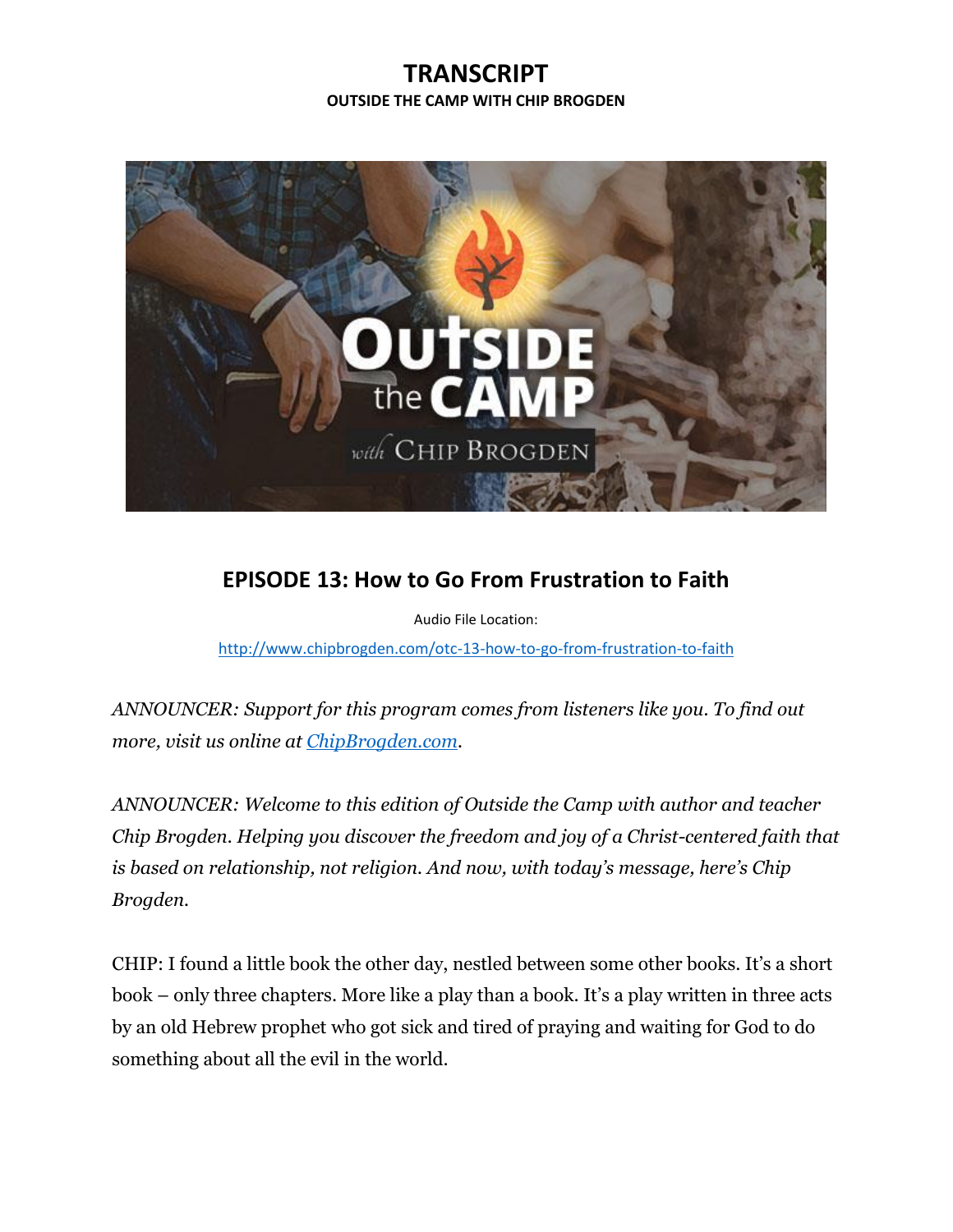The book was written by a man named Habakkuk. And, as I said, it's a small little book in the Old Testament, a play written in three acts that doesn't get a lot of attention. You may have a hard time finding it, there in-between Nahum and Zephaniah. Habakkuk is considered a "minor prophet" – not because he isn't important, but because, compared to "major" prophets like Isaiah, Jeremiah, and Daniel who wrote long books, Habakkuk just wrote this one little book of three chapters. You can read the whole book in less than ten minutes. But what a marvelous little book it is, because it speaks to the human condition and it describes a journey that all of us must take – a journey from frustration to faith.

The name *Habakkuk* in Hebrew can mean either one who "embraces" or one who "wrestles." This implies a double meaning in the text. The prophet begins by wrestling with a difficult problem which takes the form of a complaint and prayer to the Lord. Afterwards, when Habakkuk receives the answer, he no longer *wrestles*, but rather *embraces* both the answer and the Lord.

In chapter one of Habakkuk, we have his wrestling. Habakkuk wrote during that tumultuous period of time in Judah's history just prior to the destruction of the first Temple. The nation had backslidden, spiritual leadership was sorely lacking, and everything was spiraling downward in moral and spiritual bankruptcy.

In the first conversation with God, Habakkuk wrestles with questions asked by many of God's people throughout the ages. Why does evil seem to prosper? Why are the righteous always surrounded by the wicked? Why is the Lord so slow to answer the intercessions of His people? Why is justice delayed for so long? And, a further question of interest to those who are particularly sensitive to their environment as a direct result of spiritual discernment and prophetic burden: Why does the Lord show me all these things if He isn't going to do anything about it?

 $2<sup>2</sup>$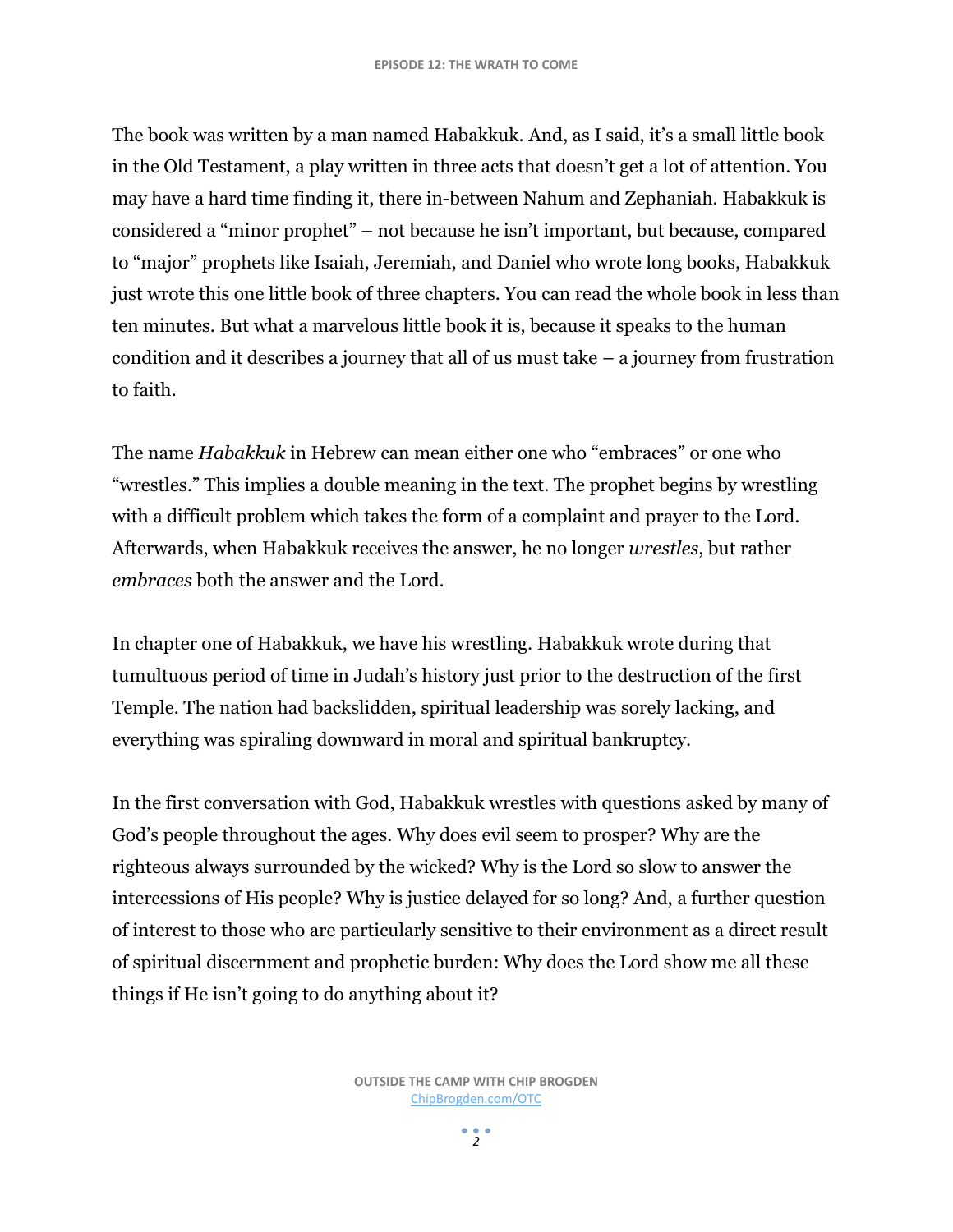Habakkuk was concerned for his nation and his people, just as we are concerned for society today. God's people (if they are honest) still struggle with the problem of evil. Like Judah of old, things seem to be going from bad to worse. When the prophet complains that, "The law is powerless, and justice never goes forth"<sup>1</sup> we find ourselves agreeing with him because the same seems true in our time as well. It is natural to feel frustrated and powerless when faced with overwhelming social and racial injustice, political corruption, religious hypocrisy, and a thousand other examples of justice never going forth. It seems the wicked prosper and the righteous suffer; might makes right, and the poor, weak and elderly are swallowed up and eaten alive.

If we take a good, long look at everything going on this is what we will see. Yet, frustration is the inevitable result of spending too much time looking at, and focusing on, the wrong thing. Problems will keep us busy from morning to night and from night until morning. The subject of Habakkuk's first conversation is essentially self-centered, rather than God-centered: this is what I see, this is what I hear, and this is how I feel about everything going on. Frustration tends to focus our attention on everything that is wrong, everything that is bad, everything that is dark, everything that is evil. Frustration distorts our view of the world, making bad things seem larger and larger while good things seem smaller and smaller.

Habakkuk is making a journey from Frustration to Faith. When we look at our environment, we are rewarded with Frustration. There is a great chasm between Frustration and Faith that we must cross if we wish to find a place of fruitfulness in a world gone mad.

 $1$  Hab.  $1.4a$ 

l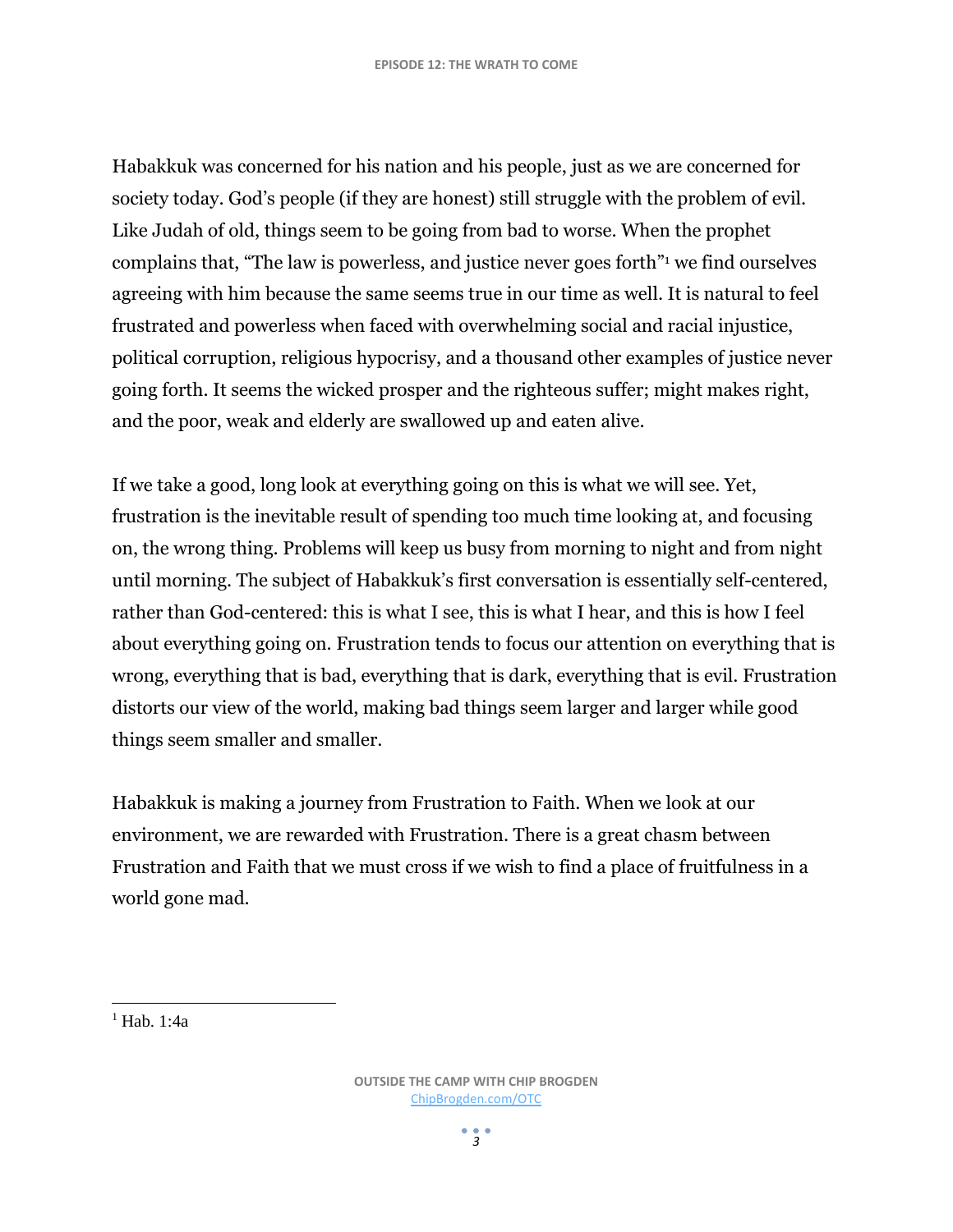God's reply to Habakkuk assures the prophet that the Almighty not only sees and hears everything that is going on, but has determined to bring judgment upon it in a time, place, and manner of God's own choosing. The instrument of this judgment upon Judah will come forth in the form of an invasion from a foreign power: the Chaldeans, otherwise known as the Babylonians. With the benefit of hindsight and everything we now know from history, it is not surprising or shocking to us to hear the story of how Nebuchadnezzar, king of Babylon, conquered Israel and Judea in 587 BC, decimating the Temple in Jerusalem, killing most of its population, and taking most of the rest captives back to Babylon. But when Habakkuk, writing years prior to this disaster, predicts that the Chaldeans will be raised up for this purpose, it is a shocking, astonishing thing: "I will work a work in your days which you would not believe, though it were told you."<sup>2</sup> Shocking, because Assyria was the world power at that time, not Babylon; astonishing, because in Habakkuk's view, Babylon was more wicked than Judah!

This sets the stage for Habakkuk's second conversation with God: "Why do You look on those who deal treacherously, and hold Your tongue when the wicked devours a person more righteous than he?"<sup>3</sup> According to Habakkuk's judgment, Judah had backslidden and behaved itself wickedly, but how could God use a heathen nation to punish them? While there is, I believe, some validity to Habakkuk's question, in the end it reveals a little bit of hypocrisy similar to the Pharisee who "prayed with himself" and thanked God that "I am not as other men are."<sup>4</sup> Surely God would not turn His people over to an ungodly, heathen, idol-worshipping nation for punishment! But in reality, Judah's behavior was no better than the "heathen" nations that surrounded it. It is tempting to want to believe that God has set apart "we" who are special and different from the rest of

 $\overline{a}$ 

 $<sup>2</sup>$  Hab. 1:5b</sup>

<sup>3</sup> Hab. 1:13b

<sup>4</sup> Lk. 18:11a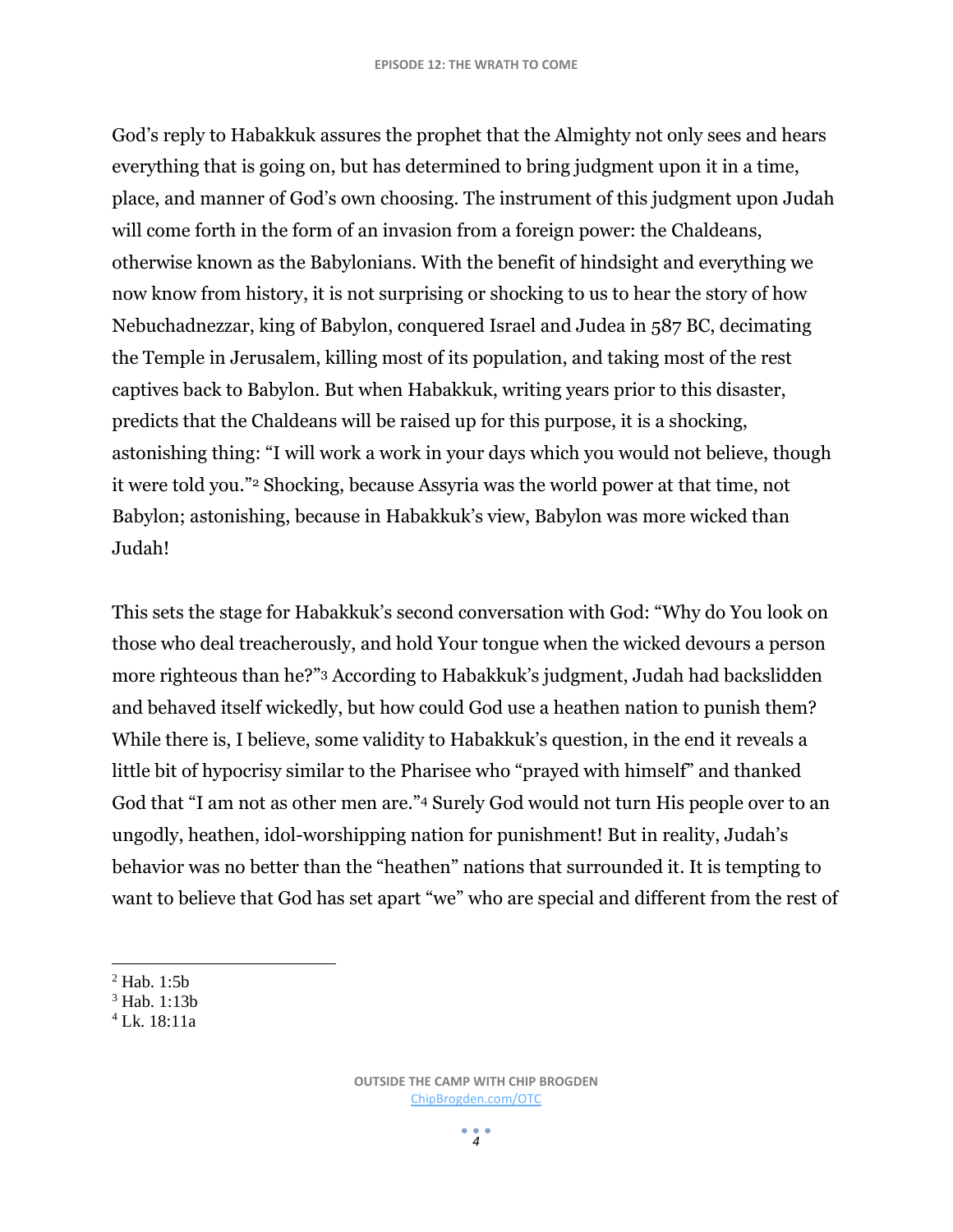the world, as if we are forever entitled to special treatment based on status, even if we do not live any differently than the rest of the world we are supposedly set apart from.

This is an error in thinking that perpetuates to this day – that as "Christians" or believers in Jesus, God affords us special rights and privileges that keep us from harm, even if we are disobedient to the very Word of God that we wish to extract promises from. God does not abide such hypocrisy. We are not free to embrace God's blessings while rejecting God's commands. Like Judah of old, we have a special relationship with God that carries a great deal of responsibility and accountability, not only in God's way of treating us, but in our way of treating God. Judah had an outward semblance of faith and tokens of a special relationship - the Law, the Temple, the priesthood – but they also held on to their idols, committing spiritual adultery and blasphemy against the Lord.

In Chapter two, Habakkuk begins to pray. Some people never get to that point. They just allow themselves to become frustrated and overwhelmed and discouraged, and they never think to pour out their frustration to God in prayer. Habakkuk is frustrated. There is nothing inherently wrong or sinful about being frustrated. Some people act so spiritual that you wonder if they have any real feeling or emotion. I think they put on a brave face for others because they want to behave the way they think spiritual people should behave, and so everything to them is just, "Well Hallelujah! Praise the Lord! It is well with my soul!" When really, it's not well, but they are too spiritual to act like a normal human being. It's not healthy. There is nothing wrong with feeling frustrated. Frustration is an emotional response that occurs when our expectations are not met, usually with respect to timing. We want things to be a certain way, preferably as soon as possible, and frustration is an emotional response to our inability to have what want, leaving us perplexed and irritated.

 $\frac{1}{5}$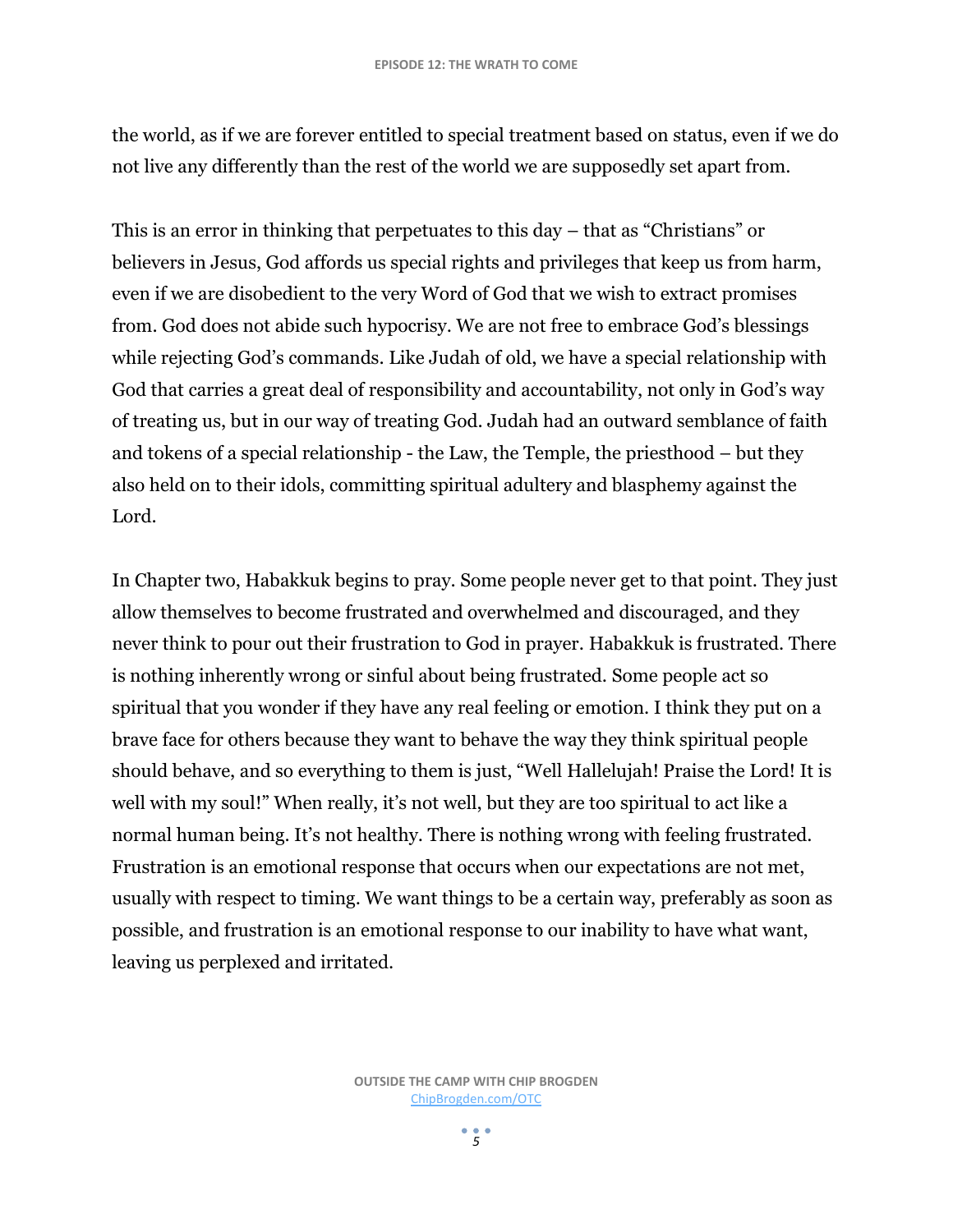There is a natural, self-centered frustration we feel whenever we do not get our way. We don't want to stay there, but let's don't pretend we don't feel it from time to time. There is an understandable frustration when we don't understand why things happen the way they do. But there is a holy frustration that occurs when our best efforts, even our best intentions on behalf of God, seem to be thwarted. We set out to be, do, have, or achieve a certain thing according to what we feel is good, right, correct, or best. We wish to live a holy life, to obey God, and to do the right thing. We think we are on the right path. Then, things do not go as planned (they seldom do) and the emotional response to unmet expectation is frustration.

While frustration is natural, even understandable, it puts us on an emotional path that diminishes spiritual authority. Frustration can lead to other, more negative emotions such as anger, jealousy, bitterness, depression, or hopelessness.

Frustration is often revealed in questions that contain the phrases "Why?" or "How long?" The interesting thing about Habakkuk is he realizes that he is frustrated. He knows it. Yet he expresses it. He does not put on a brave face to hide his feelings, nor does he give a pithy, pious response like, "Thy Will be done" or "God moves in mysterious ways" or some other trite little saying to make himself sound more spiritual. We read his words, we feel his frustration, and part of us tends to agree and relate to what he feels, because if we are honest, we often feel the same way. Why doesn't God do something? Why doesn't God heal me? Why didn't God prevent this from happening? How long must I wait? How long before the answer comes? These are a sampling of complaints from the frustrated soul, sometimes breathed out in prayer to God, often muttered under our breath to no one in particular, and frequently rehearsed over and over again in our mind.

 $\frac{1}{6}$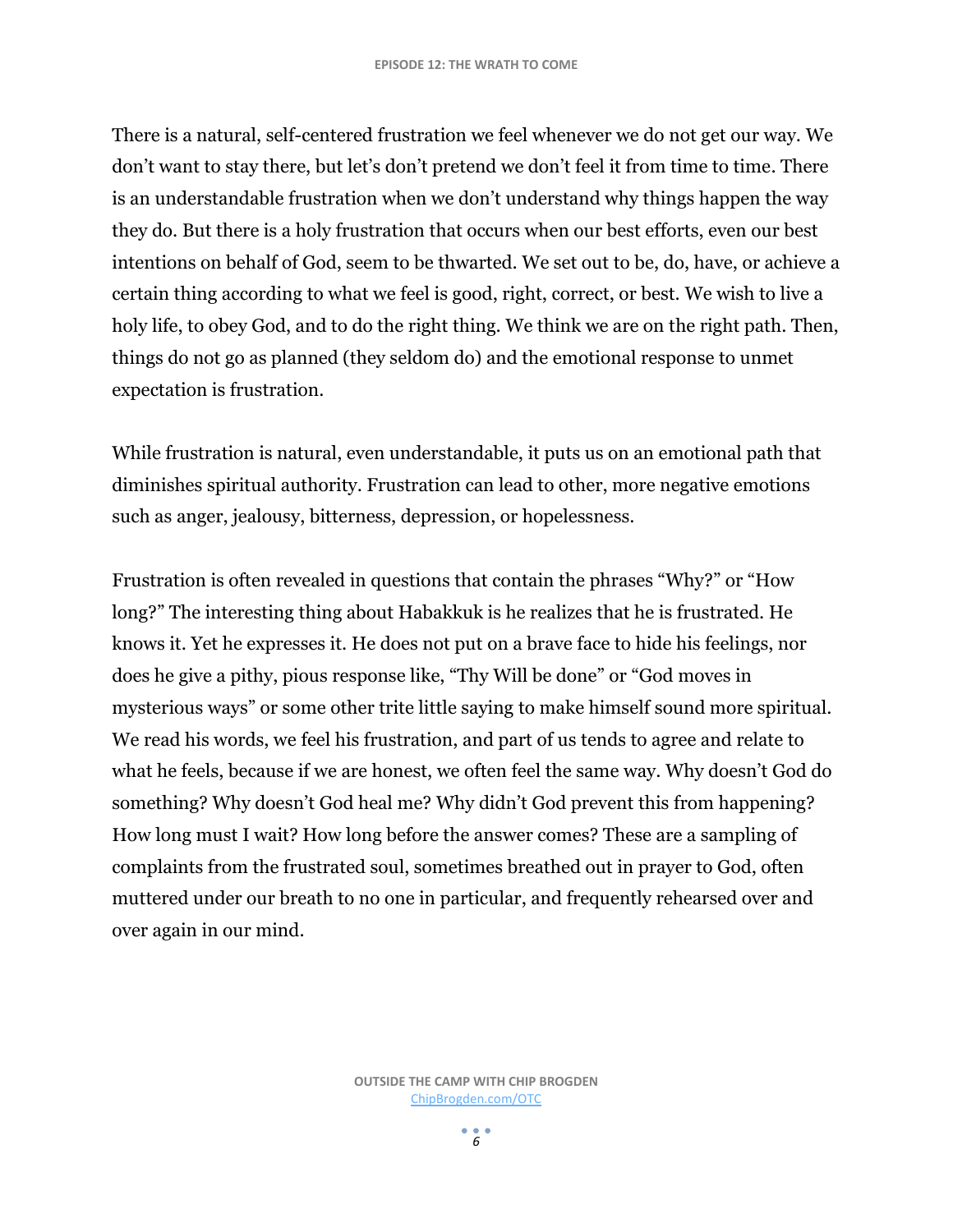Habakkuk's response to frustration is important because it shows us that even a negative emotion like frustration can be used for a holy purpose. When a person is frustrated over a righteous cause (as Habakkuk) then it shows someone who cares. They are concerned. A complacent, passive, self-centered person does not experience holy *frustration* because they do not pursue holy *purposes*. But when the righteous are frustrated for good cause then it can be a catalyst for doing exactly what Habakkuk did: to watch, pray, and wait for an answer.

It would seem that the only way to avoid all frustration is to adopt a "who cares?" attitude about everything. Passively surrender yourself to whatever happens, desire nothing better for yourself or your loved ones, give up fighting for what you believe in, and you will certainly eliminate frustration. This is the philosophy of many eastern belief systems; simply accept everything as it is, do not seek to change it, and you will supposedly experience the supreme happiness. That is certainly one way to eliminate frustration, but it also inadvertently eliminates a lot of other good things, such as passion, justice, standing up for your beliefs, overcoming evil, making positive changes in the world, and experiencing the joy and satisfaction of spending your life in the pursuit of a worthy purpose bigger than your own personal happiness. Yes, we can avoid the agony of defeat if we give up playing the game, but we also give up the thrill of victory.

For the righteous, frustration can be a call to prayer – an invitation to make a fresh surrender, to begin again, to reconnect with our core values and beliefs. It brings us to our knees and causes us to examine ourselves and see where we might have missed it. It tells us we need to retreat, refresh, regroup, and reset ourselves for what happens next. It motivates us to keep pressing in, keep moving forward, and keep standing firm for what is right.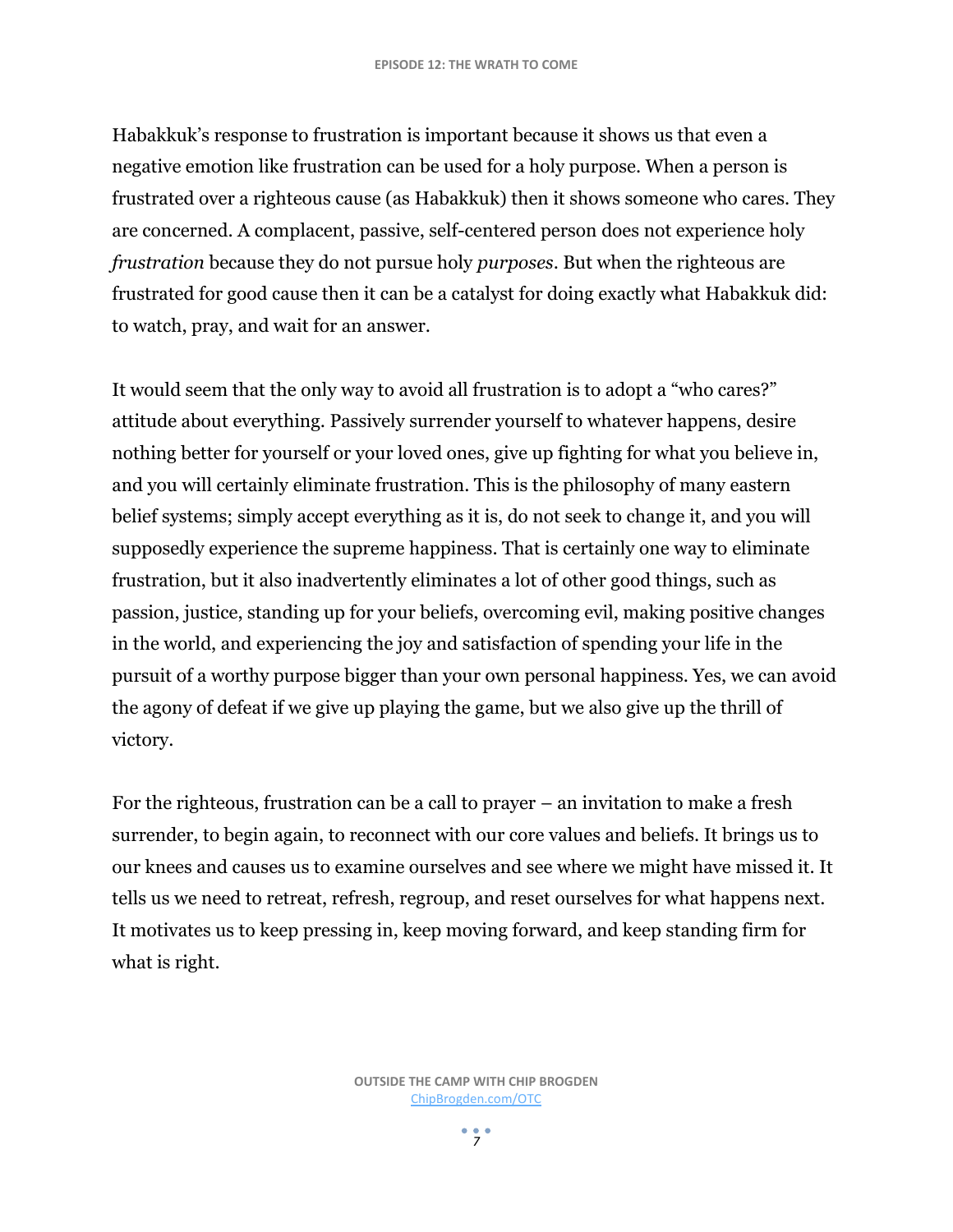Jesus told a story about a widow woman who pestered the local magistrate night and day until she got the justice she wanted. The point of this story is to teach us to always pray, and never quit.<sup>5</sup> Frustration could have caused the woman to quit after the first two or three attempts to get the judge to pay attention to her. But at some point, *frustration becomes fuel*. Frustration is transformed into an energetic determination to keep going, to keep hanging in there, to keep pressing on no matter what. Frustration drove Jacob to wrestle with God all night, and gave him the strength to hold on and to persevere until he got what he wanted: "I will not let you go until you bless me." 6 Countless numbers of God's people become frustrated and quit too soon, when a little patience and perseverance may yield an outcome much better than the one they have decided to settle for.

Habakkuk did not allow his frustration to freeze him into inactivity; instead, frustration became the fuel for his pursuit of God. He secluded himself in the watchtower to watch and pray until he got an answer. It may not be an answer he wanted, or an answer he liked, or even an answer he understood or agreed with, but he would not be denied his petition. He had filed his complaint with the Heavenly Court and he would not be denied an audience with the Judge.

The interesting thing about Habakkuk's prayer is that right from the start he knew he was wrong and needed correction. Habakkuk 2:1 says, "I will stand my watch and set myself on the rampart, and watch see what He will say to me, and what I will answer when I am corrected." Isn't that amazing? He knew something wasn't right, something was a little off in His perception of God, and he didn't deny it. He said I'm going to watch and pray with the expectation that God is going to straighten me out in all the areas I need straightening out in. So observe how he is very bold in going to God in

 $\overline{\phantom{a}}$  $5$  Lk. 18:1

 $6$  Gen. 32:26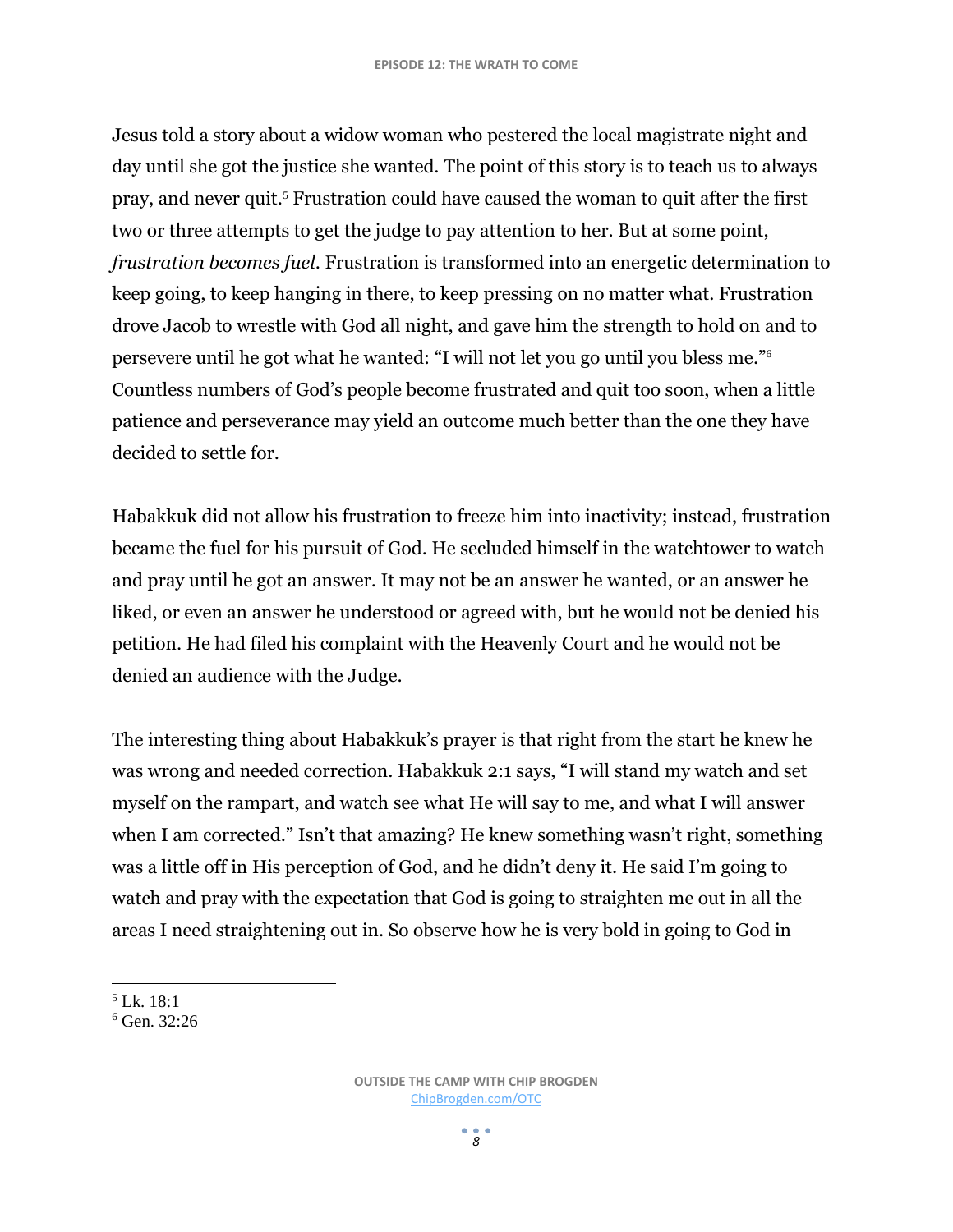prayer and getting and answer, but he is very humble in his acknowledgement that he needed correction, and he was open and receptive to it.

Too many people, I'm afraid, go to God with a predetermined expectation of what they want, how they want it, when they want it – and if it doesn't manifest right away, look out! They become even more frustrated and angry and upset, like a spoiled little child who didn't get the toy he wanted for Christmas. That, I believe, is the fault of preachers and teachers who make it sound like God is just waiting for you to pray the right prayer and say the right words and then – Presto! – instant wish fulfillment. Compare that attitude with Habakkuk, and you tell me which approach seems to be more respectful, and which approach God would be more inclined to pay attention to.

Well, we don't know how long Habakkuk had to wait to get his answer from God. Could have been hours, days, week, or months. But as a reward for watching and waiting, Habakkuk the "minor prophet" received two major revelations. The first revelation is in Habakkuk 2:4: "The just will live by faith." What does it mean? When God talks about faith, what He is saying is, "Trust Me." Faith is more than just belief, it is trust. I trust God. It is easy to trust and obey when we understand what is happening, when things makes sense. What about when we don't understand our circumstances, when things make no sense? Trust Me, He says. What if things go from bad to worse and there is no relief in sight? Trust Me. In other words, the just will live by faith. Faith is trusting God, not just during the good times, but especially in the bad times, in the hard places, in the midst of fear and failure and frustration. A life of faith means we do not have the luxury of trusting God when things are going good but abandoning Him (or feeling like we have been abandoned) when things go wrong. To live by faith means to trust God no matter what happens.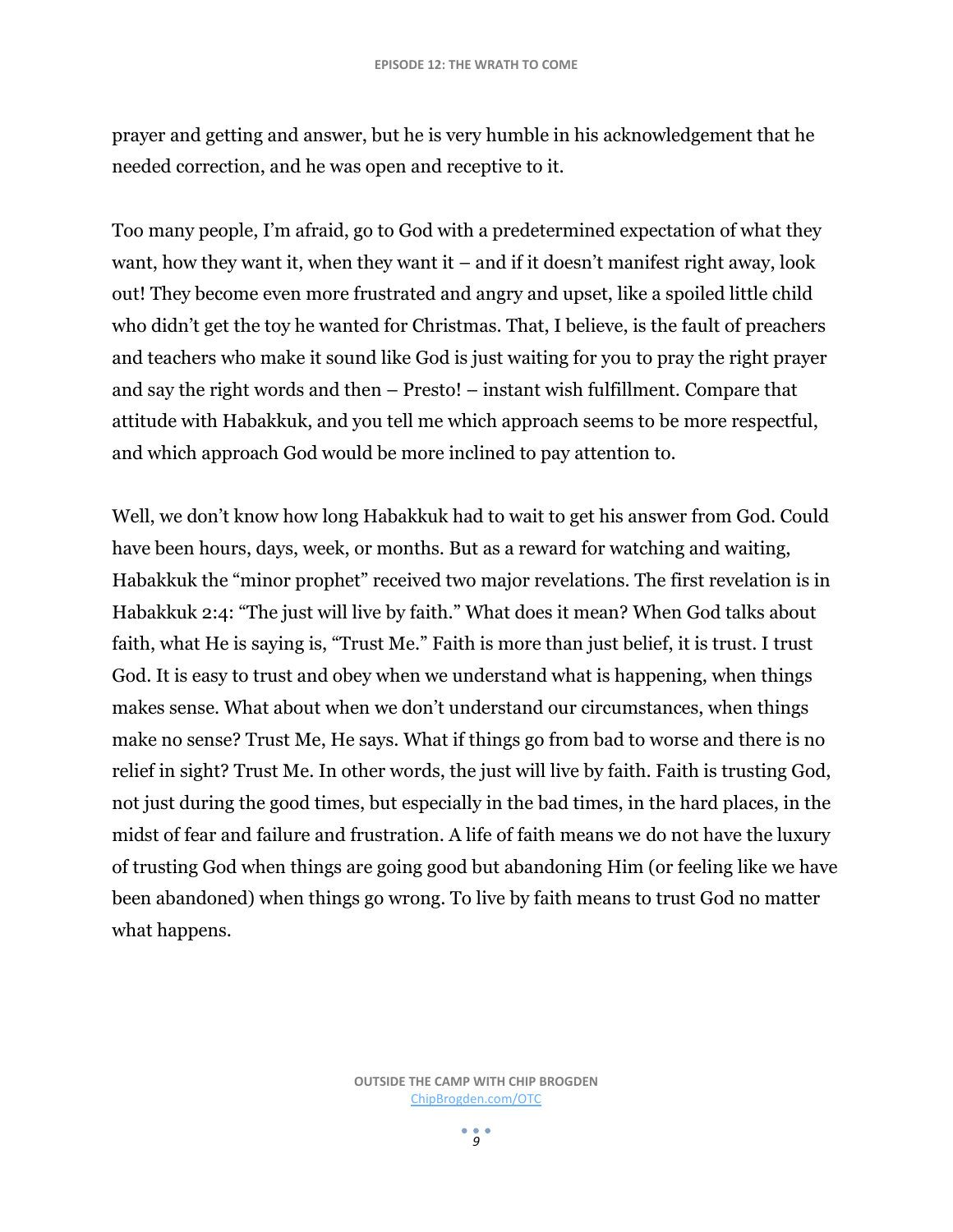That's a big revelation for a "minor prophet," isn't it? But it gets even better. The second revelation is in Habakkuk 2:14: "For the knowledge of the glory of the Lord will cover the earth as the waters cover the sea." Isn't that a beautiful way of saying it? Habakkuk has been frustrated over evil and injustice, he's been frustrated at the prosperity and longevity of the wicked, and he's been wondering why, if God is so good, so many things in the world are so bad. But God shows Habakkuk the end result – that nothing is wasted, that everything is heading towards a very beautiful conclusion, and in the end, it will all work out. That's the basic message. But look at how he expresses it: "The knowledge of the glory of the Lord will cover the earth as the waters cover the sea."

You know? Every day, as I pray for God's Kingdom to come and God's Will to be done, I use that little phrase uttered by Habakkuk so many centuries ago. I recently spent some time at the beach, and I would get up in the morning to pray and to watch the sun rise out of the ocean, and what a great visual for my praying and affirming what Habakkuk saw: "The knowledge of the glory of the Lord will cover the earth as the waters cover the sea." And as I looked out upon the sea, I saw the vastness of it, and I considered: just how completely does the *water* cover the *sea*? It's meant to be something of a play on words, isn't it? There is no such thing as an ocean or sea that isn't wet! Everywhere the sea is, the water is – the two are inseparable. In the same way, the knowledge of the glory of the Lord will cover the earth. When all things are submitted to Christ, not just in theory but in fact; when every knee has bowed and every tongue has confessed that Jesus is Lord, when all creation has surrendered to the preeminent of Christ, then Scripture says that Christ will submit Himself to God the Father, and then God will be "all in all." Not all in some, not some in all, but *all in all*. I'm not making that up, it's in First Corinthians 15, verses 24 through 28. That's the fulfillment of what Habakkuk saw. As sure as the ocean is wet, so God's glory will cover the earth – it will saturate everyone and everything.